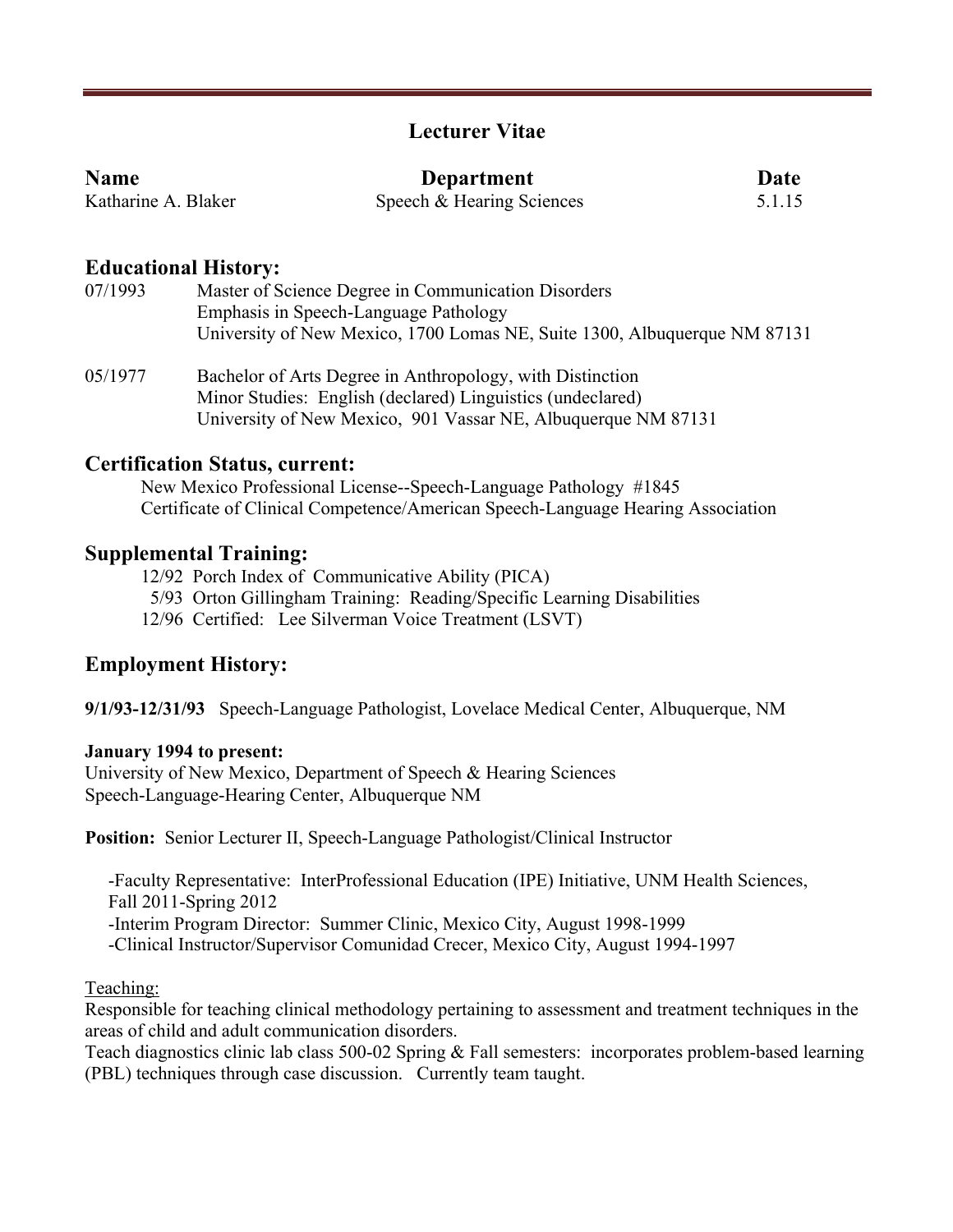Clinical Training: Responsible for management, scheduling, instruction and supervision in clinical practica (diagnostics and intervention) of graduate students in speech-language pathology. Direct & indirect supervision of diagnostic and treatment sessions per ASHA regulations.

Clinical caseload: comprises developmental and acquired neurogenic communication disorders, from pediatric to geriatric age span across speech and language. Group as well as individual services provided. Specifically: language-learning disabilities, language processing and pragmatic language (social communication) disorders; neurogenic communication disorders (aphasia, apraxia, dysarthria, traumatic brain injury), voice, swallowing, fluency, augmentative communication; and aural rehabilitation. Also includes elective services, such as Accent Modification.

*Specialty areas*: Aphasia/Primary Progressive Aphasia; Voice Feminization; Accent Modification;

Fluency; Supervisory Process

#### **09/1996-07/2008**

## **Concurrent Positions**

Faculty Tutor & Facilitator, Rural Health Interdisciplinary Program, based in UNM Health Sciences Center. Facilitated Problem-Based Learning Tutorials through case-based discussions among groups of 7-12 students representing up to 12 health care disciplines in the Albuquerque area as well as in rural Communities (Silver City, Grants, Gallup, Taos and Las Vegas, NM)

## **Other Teaching:**

Various presentations within academic and clinic classes, covering topics such as adult intervention, team assessment, fluency; accent modification.

Case presentations for Clinic Lab Class 500.003-004, Fall semesters, 2013 to present.

## **Prior to 1993 (01/1977-12/1990)**

*Coordinator for various Educational Programs in Albuquerque, NM including: New Mexico Law-Related Education/New Mexico Bar Foundation, Communication Strategies, Inc., Educational Research Associates, Summer Institute of Linguistics for Native Americans.*

# **Educational Honors & Professional Affiliation:**

| 2010-2011       | Recipient of the Department of Speech & Hearing Sciences, Teacher of the Year Award<br>(selected by Graduate Students)                        |
|-----------------|-----------------------------------------------------------------------------------------------------------------------------------------------|
| 2009-2010       | Recipient of the Department of Speech & Hearing Sciences, Teacher of the Year Award<br>(selected by Graduate Students)                        |
| 2006            | 10 year Recognition/Service Award as Faculty Tutor for contribution to UNM Health<br>Sciences, Rural Health Interdisciplinary Program (RHIP), |
| 1996-1997       | Recipient of the Department of Communicative Disorders Teacher of the Year Award<br>for Clinical Instruction (selected by Graduate Students)  |
| 1993<br>1991-92 | Augmentative Communication Grant Award & Stipend Recipient<br>President, UNM Chapter of NSSLHA, 1991-92                                       |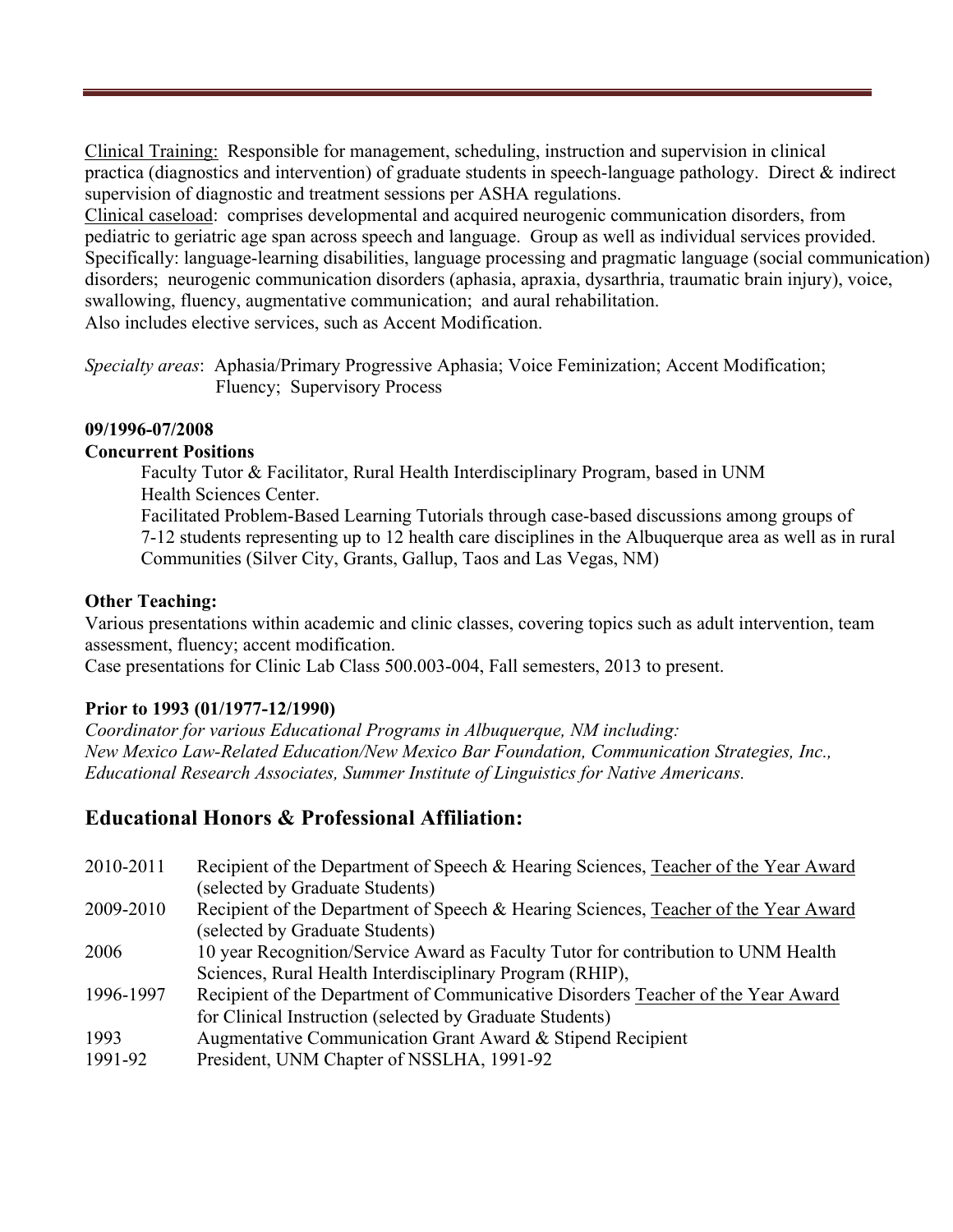# **Professional Memberships:**

| 1991-present | Certificate of Clinical Competence, American Speech & Hearing Association (ASHA) |
|--------------|----------------------------------------------------------------------------------|
| 1993-present | Member, American Speech-Language-Hearing Association (ASHA)                      |
| 2002-present | Member, Special Interest Division 11, Administration & Supervision, ASHA         |
| 2008-present | Member, Special Interest Division 2, Neurogenic Communication Disorders (ASHA)   |
| 1994-present | New Mexico Speech-Hearing Association (NMSHA)                                    |

# **Continuing Education: Teaching**

- 2013 UNM OSET Training: Designing Effective PowerPoint Presentations: Theoretical and Practical Perspectives
- 2010 UNM OSET Training: Designing Courses for Effective Student Learning
- 2010 Brain Research, Learning & Applications, Fourth Annual Summer Institute, Albuquerque Academy, Albuquerque NM
- 2007 UNM Symposium: Educating for Innovation, sponsored by UNM College of Engineering Anderson School of Management and Albuquerque Chamber of Commerce, NM
- 2007 UNM Writing Across the Curriculum: Initiative to strengthen college student writing skills,
- 2002 UNM TriAlliance Consortium. Workshop: Participant & Facilitator: Creative Clinical Teaching, Interdisciplinary Education, and Strategies for Clinical Supervision in a Clinical Setting (presented to students from *Physical Therapy, Occupational Therapy* and *Speech Pathology* training programs) Albuquerque NM
- 1996 Faculty Tutor Inservice, Problem-Based Learning, UNM Health Sciences, 1996

# **Continuing Education: Clinical Instruction**

| 2015 | Harnessing the Power of Dynamic Assessment and Multi-Tiered Language Intervention,              |
|------|-------------------------------------------------------------------------------------------------|
|      | Presented by Doug Petersen, Albuquerque NM                                                      |
| 2014 | Communication, Brains & Personalities. Margaret Menache, UNM Family, Community                  |
|      | Medicine & Faculty Ombuds Representative, November 2014.                                        |
| 2014 | Functional Cognitive Activities for Adults with Brain Injury or Stroke. Cross Country Education |
|      | November 2014                                                                                   |
| 2014 | Best Practices in Dysphagia Assessment & Respiratory Swallowing, Bonie Martin-Harris            |
|      | September 2014                                                                                  |
| 2013 | Cognitive Neurology & Alzheimer's Disease Center: FTD/PPA Annual Conference                     |
|      | Northwestern University Feinberg SOM, November 2013                                             |
| 2013 | Defensible Speech-Language Assessments, Webinar                                                 |
| 2011 | Evidence-Based Assessment of Accented Speech Leading to Structured Therapy,                     |
|      | Albuquerque NM. Presented by Amee Shah PhD, CCC-SLP                                             |
| 2011 | Challenges of Basic Concept Assessment, Ann Boehm, Webinar                                      |
| 2010 | Transgender Wellness and Communication: University of North Carolina, Greensboro,               |
|      | NC, May 2010                                                                                    |
| 2009 | Vulnerability in Individuals with Asperger's Syndrome or other Social-Cognitive                 |
|      | Differences, Albuquerque NM                                                                     |
| 2006 | Fluency Seminar, ASHA E-Training, Tim Mackesey, SLP                                             |
| 2005 | Stuttering: Assessment, Planning Therapy & Current Research, Tetnowski, New Mexico              |
|      | Speech & Hearing Association (NMSHA) Annual Conference                                          |
| 2001 | Autism and Sensory-Motor Deficits: Effective Speech-Language Treatment Techniques               |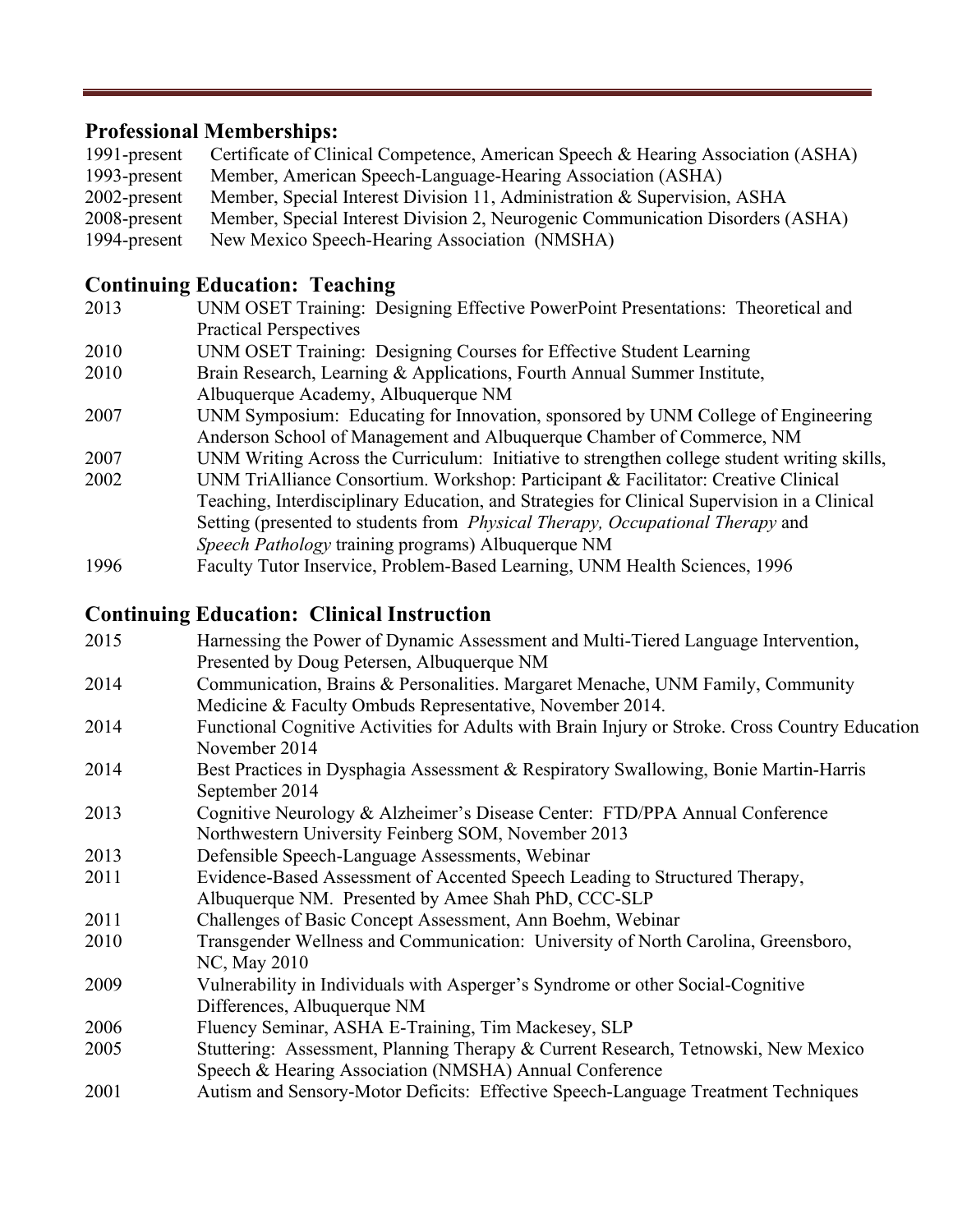|              | 2-day conference, Theresha Szypulski, Albuquerque NM                                |  |  |
|--------------|-------------------------------------------------------------------------------------|--|--|
| 2001         | <b>NMSHA</b>                                                                        |  |  |
| 2000         | The Annual National Language Conference, Linguisystems                              |  |  |
| 1997         | Assistive Technology Workshop, Albuquerque NM                                       |  |  |
| 1997         | Strategies for Student Assessment, Joanne Whipple, PT, Albuquerque NM               |  |  |
|              | UNM TriAlliance Consortium. Workshop                                                |  |  |
| 1990-current | Intermittent: American Speech-Language Hearing Association (ASHA) Annual Conference |  |  |
|              | New Mexico Speech-Language Hearing Association (NMSHA) Annual Conference            |  |  |
|              | (most recently, $2015$ )                                                            |  |  |
| 1992-2008    | UNM Chapter of the National Student Speech-Language Hearing Association (NSSLHA)    |  |  |
|              | <b>Annual Spring Conference</b>                                                     |  |  |

## **Research, Teaching and Service Interests:**

#### **Research**

I am open to and maintain a collaborative attitude to supporting Research within the Department, as well as at the national level (speech discrimination studies, participation in clinical training research, etc.)

#### **Teaching**

Primary teaching responsibilities at the Departmental level encompass (1) applied clinical training across a broad range of communication disorders incorporating direct and indirect clinical supervision, and (2) teaching a clinic lab class focusing on diagnostics in speech-language pathology. I see my role as an instructor, facilitator, mentor, and collaborator. My approach to teaching is interactional and promotes collaborative learning, incorporating "problem-based learning" (PBL) methods through case study application, founded on research/best practices. My goals are to prepare students in developing competence and confidence in making good clinical decisions, ultimately developing a strong foundation for their careers as Speech-Language Pathologists. I use a hierarchical model of direct instruction initially, leading to progressively more collaborative instruction as students demonstrate integrated learning, initiative and independence in clinical skills. Clinical training includes initiation and completion of all steps involved in providing client services, from development of diagnostic questions through implementation of effective client-specific treatment plans, incorporating data management to record progress. Mentoring of students is integral to the clinical teaching process. Regular student self-evaluation is incorporated to ensure reflection on learning. I routinely seek ways to improve my teaching by taking advantage of UNM workshops and continuing education opportunities. I am continually on the alert to refining my clinical supervision skills by accessing current research in this area.

In addition, at the University level, I held the position of Faculty Tutor for a federally-funded Rural Health Interdisciplinary Program (RHIP) under UNM Health Sciences Center for twelve years (1996-2008) which continues to inform my teaching style, specifically incorporation of Problem-Based Learning methods, presentation of case studies, and incorporation of multi-disciplinary approaches as appropriate.

## **Service Interests**

I have demonstrated several levels of service throughout my employment at UNM, at Departmental and University levels, locally and more recently, at national levels. Long term departmental service has included positions on the Graduate Admissions committee and long-term Non-degree Student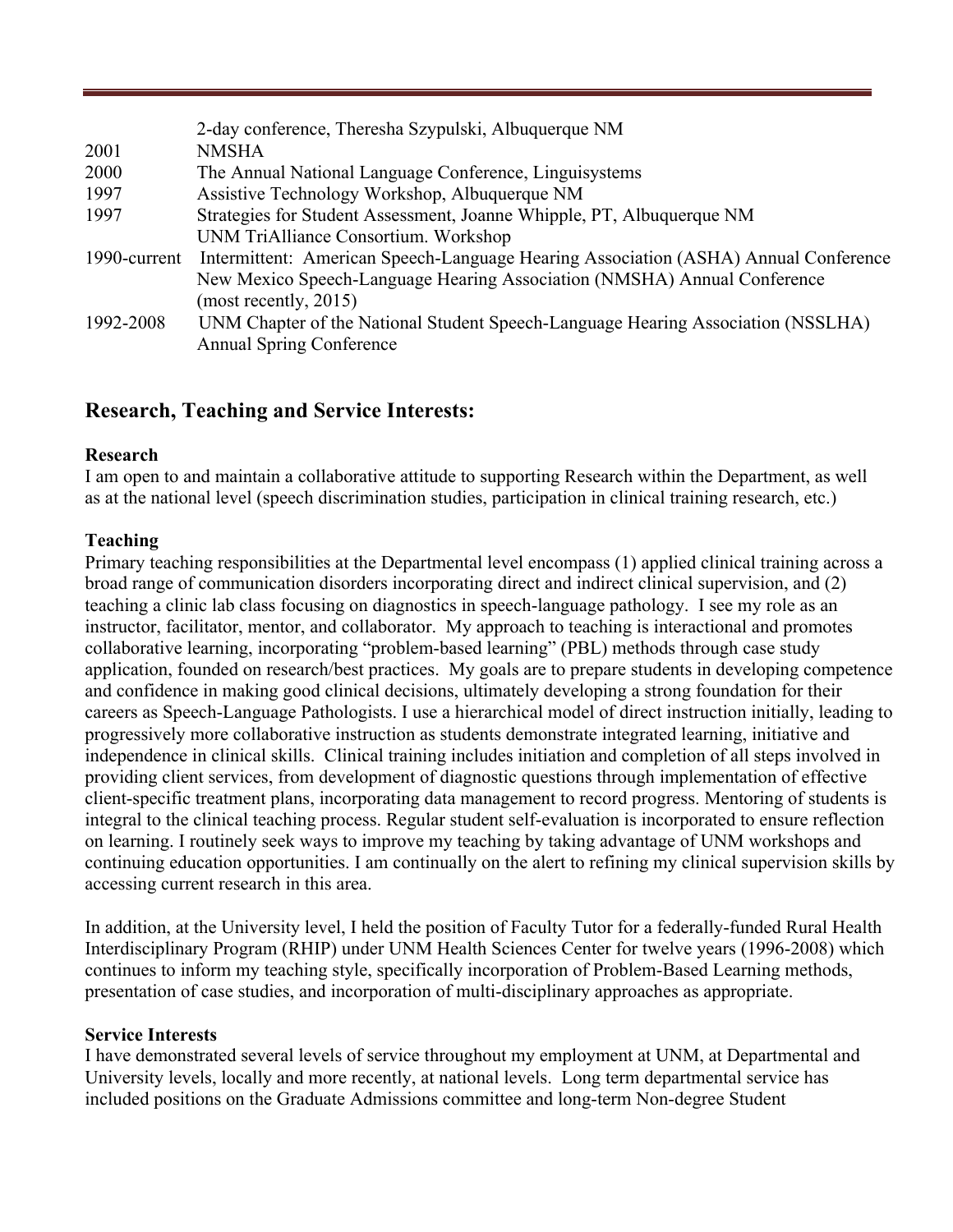Advisement; in the past 2 years I have served on various Faculty Search Committees. Previous service has included chairing the Graduation Committee, Retention & Recruitment and Continuing Education Committees. At the University level, I have collaborated with several departments to extend services for Accent instruction (through the Department of Math & Statistics, Department of Nursing & Pharmacy on north campus, as well as CELAC). In addition, our Department has hosted World Voice Day in Spring semester 4+ years (offering free voice screenings to the UNM community and beyond) which I coordinate with other colleagues and SHS students); for year 2, collaborated with the Music Department to include a Flash Mob component to celebrate World Voice Day. Co-host an Adult Evening Fluency Support Group once monthly, which serves members of UNM and the community and provides SHS graduate students with exposure to perceptions of individuals who stutter. Serve as a consultant to a local Aphasia Support group, as well as on the National Aphasia Association Board. Presented annually to the New Mexico Transgender Support Group through 2012. Maintain involvement with the North Fourth Arts Center, which supports arts education training to individuals with disabilities. Volunteer, American Heart Association--Southwest Affiliate to support Health Prevention Initiatives, as of 2014.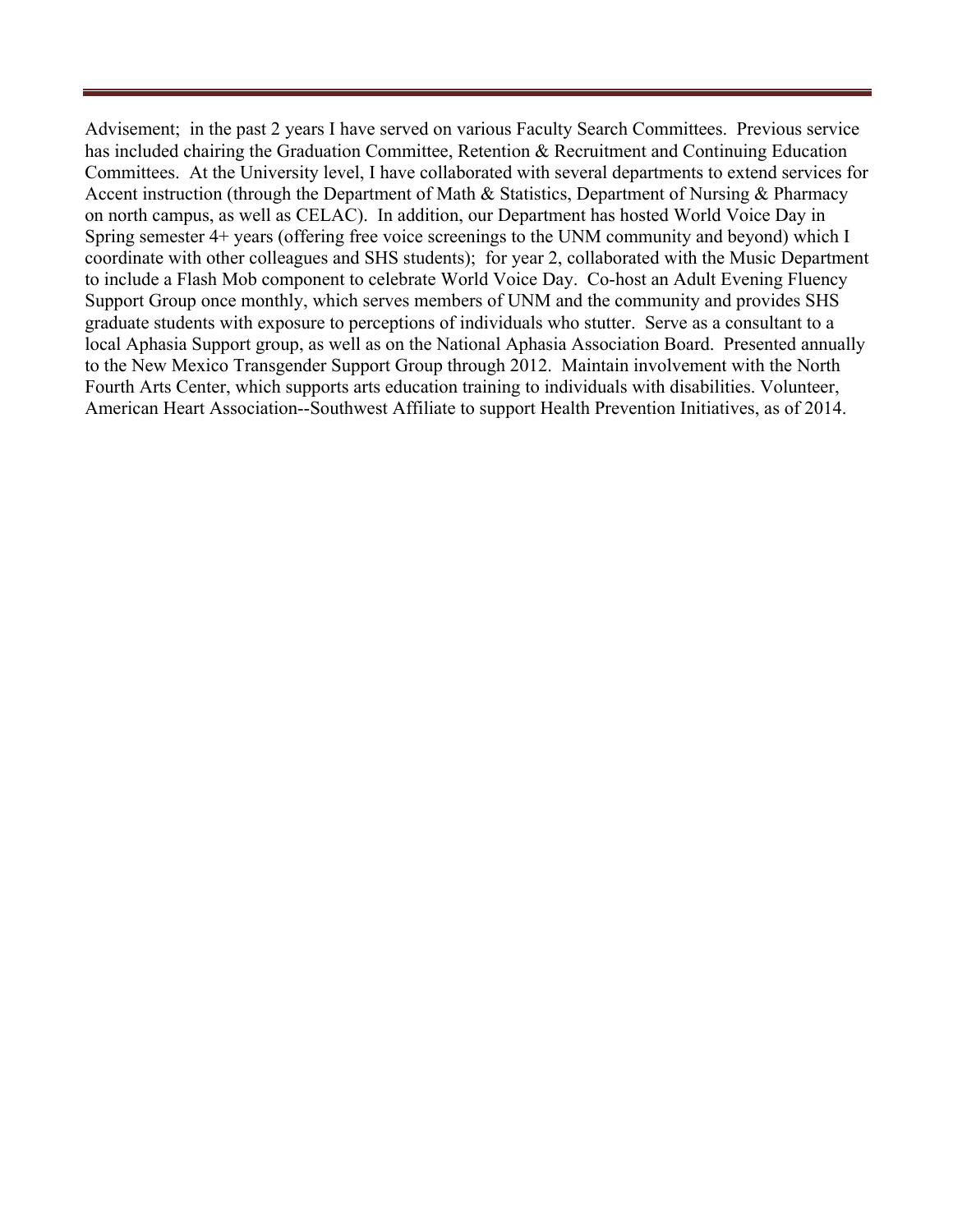# **Teaching Achievements**

# **Classroom Teaching:**

### **Record of Teaching Load, Classes, Enrollment, AY 2009-10 through AY 2013-14**

| Semester, Year | <b>Course No. Title</b>                    | Enrollment*           |
|----------------|--------------------------------------------|-----------------------|
| Fall 2009      | SHS 500 Clinic Practicum                   | $N=3-5$               |
|                | SHS 500.002: Clinic Lab Class: Diagnostics | $N=6$                 |
| Spring 2010    | SHS 500 Clinic Practicum                   | $N=7-9$               |
|                | SHS 500.002: Clinic Lab Class: Diagnostics | $N=5$                 |
| Summer 2010    | SHS 500 Clinic Practicum                   | $N=4-5$               |
| Fall 2010      | SHS 500 Clinic Practicum                   | $N = 6 - 8$           |
|                | SHS 500.002: Clinic Lab Class: Diagnostics | $N=6$                 |
| Spring 2011    | SHS 500 Clinic Practicum                   | $N=10$                |
|                | SHS 500.002: Clinic Lab Class: Diagnostics | $N=10$                |
| Summer 2011    | SHS 500 Clinic Practicum                   | $N = 5 - 6$           |
| Fall 2011      | SHS 500 Clinic Practicum                   | $N=4-6$               |
|                | SHS 500.002: Clinic Lab Class: Diagnostics | $N=6$                 |
| Spring 2012    | SHS 500 Clinic Practicum                   | $N = 6 - 8$           |
|                | SHS 500.002: Clinic Lab Class: Diagnostics | $N=6$                 |
| Summer 2012    | SHS 500 Clinic Practicum                   | $N = 6 - 8$           |
| Fall 2012      | SHS 500 Clinic Practicum                   | $N=5$                 |
|                | SHS 500.002: Clinic Lab Class: Diagnostics | $N=10$                |
| Spring 2013    | SHS 500 Clinic Practicum                   | $N=5+2$               |
|                | SHS 500.002: Clinic Lab Class: Diagnostics | $N=9$                 |
| Summer 2013    | SHS 500 Clinic Practicum                   | $N=0$ (medical leave) |
| Fall 2013      | SHS 500 Clinic Practicum                   | $N=6$                 |
|                | SHS 500.002: Clinic Lab Class: Diagnostics | $N=11$                |
| Spring 2014    | SHS 500 Clinic Practicum                   | $N=4+2$               |
|                | SHS 500.002: Clinic Lab Class: Diagnostics | $N=10$                |
| Summer 2014    | SHS 500 Clinic Practicum                   | $\frac{4+2}{2}$       |
| Fall 2014      | SHS 500 Clinic Practicum                   | $N=6+2$               |
|                | SHS 500.002: Clinic Lab Class: Diagnostics | $N=14$                |
| Spring 2015    | SHS 500 Clinic Practicum                   | $N=5+1$               |
|                | SHS 500.002: Clinic Lab Class: Diagnostics | $N=12$                |
| <b>Note</b>    |                                            |                       |

Number of clients per semester = average of 18+

Range of students: When multiple Diagnostic Evaluation training opportunities become available, Clinic Instructor brings in additional (more advanced) student clinicians to pair up with primarily assigned clinicians. Students may therefore be enrolled in any Clinic 500 Practicum section (500.01, 02, 03, 04)

# **Undergraduate Student Mentoring:**

None (primary teaching responsibilities with graduate students)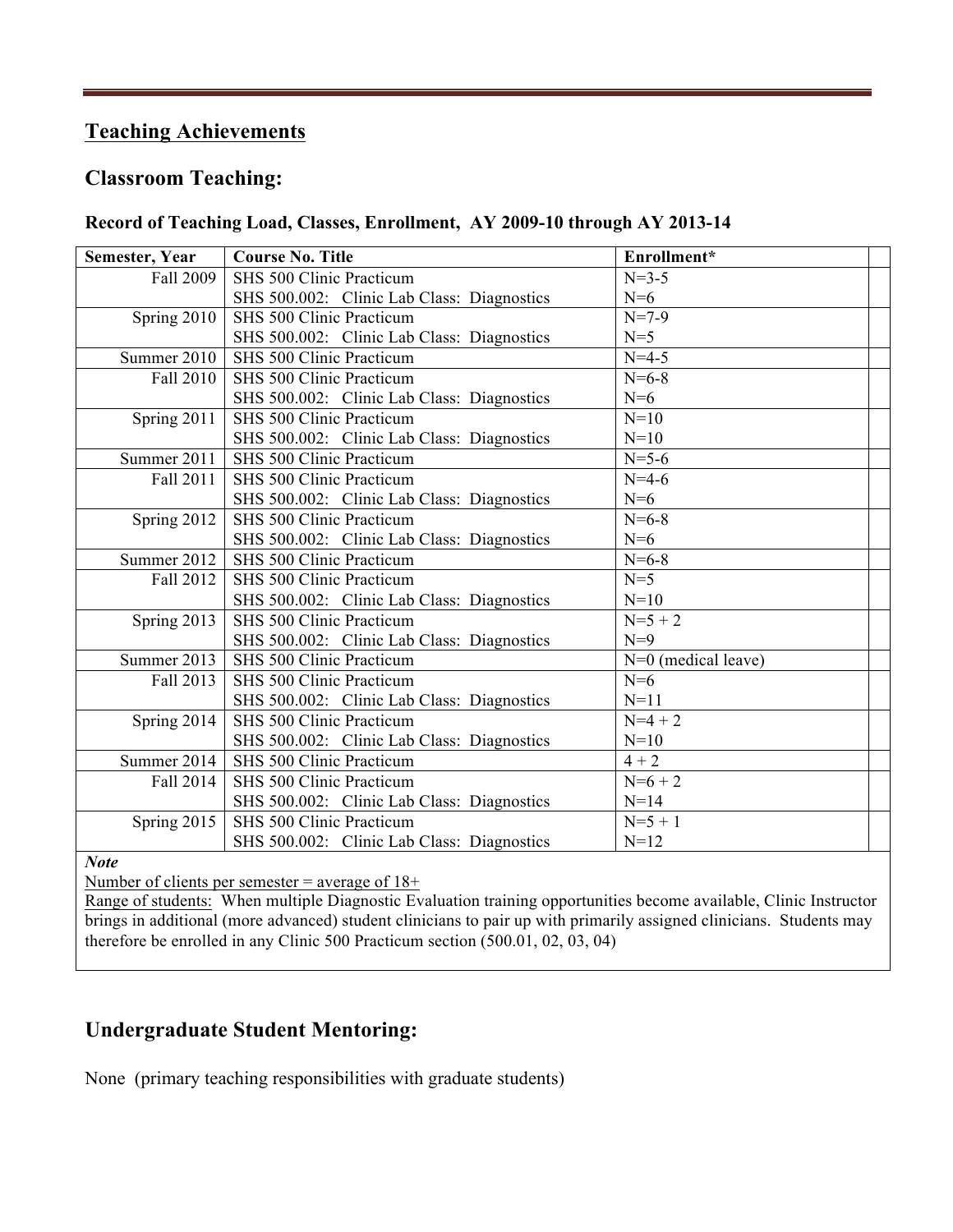# **Professional Service: Please refer to Table**

Reviewer (January 2006) *Transgender Speech Feminization/Masculinization: Suggested Guidelines for BC Clinicians* by Shelagh Davies, M.Sc., S-L-P (C) and Joshua Goldberg, Education Consultant, Transgender Health Program, Vancouver BC, Canada

# **Publication:**

**Blaker, K.,** Harbaugh, D., & Finn, P. (1996/97). Clinician attitudes toward stuttering: A survey of New Mexico. *TEJAS: Texas Journal of Audiology and Speech-Language Pathology, 22*, 109-114.

# **Oral Presentations at Professional Meetings:**

**Blaker, K.,** Sisneros D., & Trujillo, K. (October 2014). *Evolution of a Communication Topic Board: Lessons Learned.* Poster Presentation. Presented at New Mexico Speech-Language Hearing Association (NMSHA) Annual Convention, Albuquerque NM.

LeCesne, T., **Blaker, K.**, Borrego, M., Harris, & J., VanLeit, B. (December, 2008). Oral presentation Medical Education for the 21st Century. Teaching for Health Equity: *Sustainability of a Rural Health Interdisciplinary Program.* Havana, Cuba.

LeCesne T., **Blaker K.,** Borrego M., & VanLeit B. (September 2006). *Moving Towards Social Accountability in Student Centered Education: A Three-Year History of Implementing a Student-Centered, Community-Based Project in Rural New Mexico.* (Poster Presentation). Presented at The Network: Toward Unity for Health Conference. Ghent, Belgium.

VanLeit B., Borrego M., Harris J., Geller Z, LeCesne T., & **Blaker K**. (October, 2005). *How the Rural Health Interdisciplinary Program Addresses Rural Primary Health Care Needs in Underserved Rural New Mexican Communities.* (Panel presentation) Hispano/Latino Summit. Albuquerque, NM.

LeCesne T., **Blaker K.**, Borrego M., Harris J., VanLeit B., & Constanz D. (May 2005). *Students Teaching Students: An Interprofessional Peer Mentoring Program in Rural New Mexico.*  (Poster/Podium). Presented at the Northern American International Interprofessional Education Conference: Grounding Action in Theory, University of Toronto, Toronto, Ontario, Canada.

**Blaker, K.** (February 2003). *More than Just Voice: Parameters of Male-to-Female Transgender Assessment & Intervention* UNM Chapter, National Student Speech-Language Hearing Association (NSSLHA) Conference. Albuquerque, NM

Myers, N., & **Blaker, K.** (March 1998) *The Horse is out of the Barn—Supervision needs of the SLP Professional*. UNM Chapter, National Student Speech-Language Hearing Association (NSSLHA) Conference. Albuquerque NM